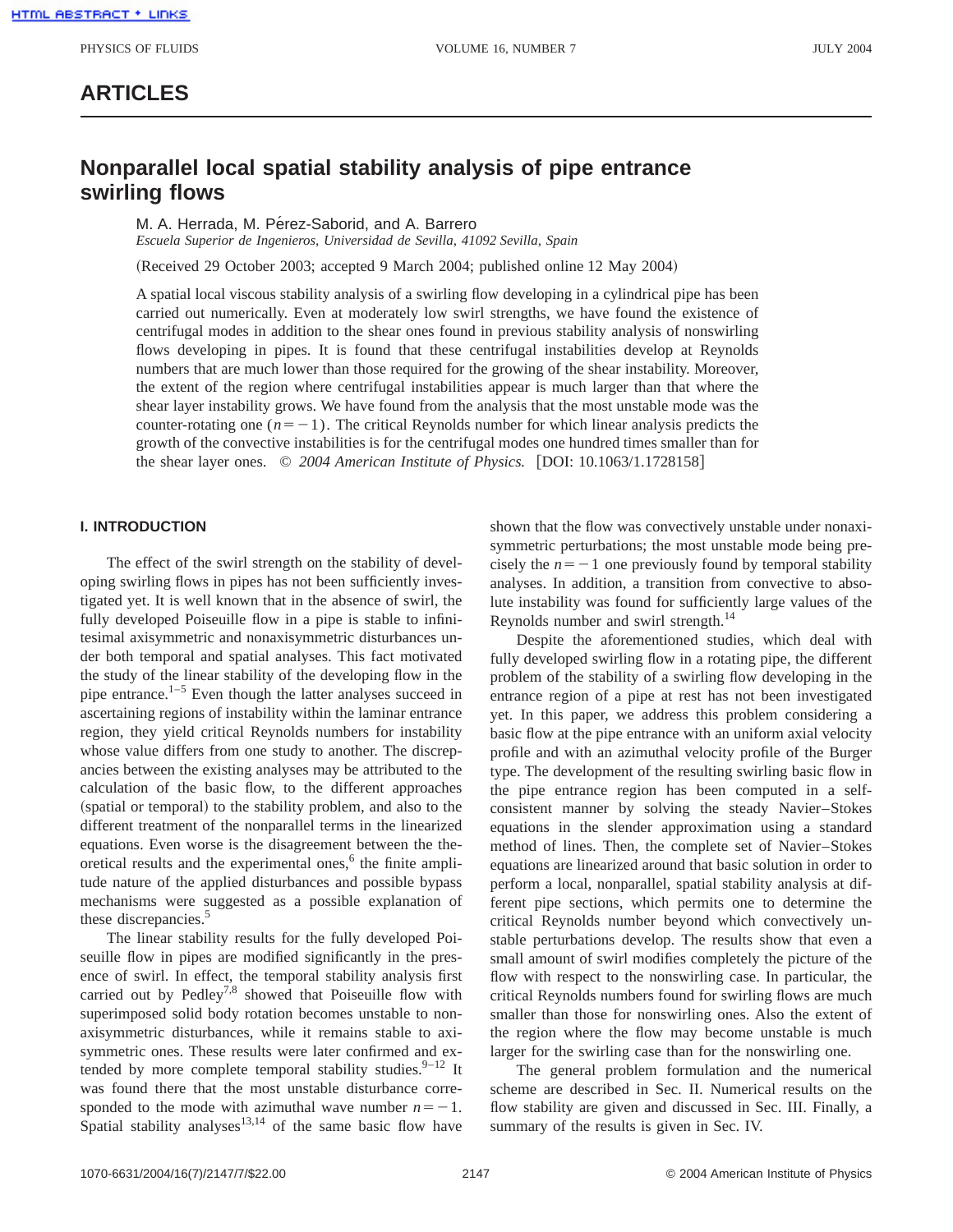#### **II. FORMULATION OF THE PROBLEM**

#### **A. The basic vortex**

Let us investigate the steady, axisymmetric developing swirling flow at the entrance region of a cylindrical pipe of radius *R*. The variables have been made dimensionless using *R* and *R* Re as radial and axial length scales,  $W_0$  as characteristic velocity in the axial and azimuthal directions,  $\nu/R$  as characteristic velocity in the radial direction, and  $\rho W_0^2$  as characteristic pressure;  $W_0$  is the characteristic axial velocity at the entrance and  $\rho$  and  $\nu$  are the density and kinematic viscosity of the fluid, respectively. If the characteristic Reynolds number,  $Re=W_0R/\nu$  is large enough, the velocity components  $u_0$ ,  $v_0$ ,  $w_0$  in cylindrical coordinates  $(r, \phi, z)$  and pressure,  $p_0$ , of the basic swirling flow satisfy, up to order of  $Re^{-2}$ , the following:

$$
\frac{1}{r}\frac{\partial}{\partial r}(ru_0) + \frac{\partial w_0}{\partial z} = 0,\tag{1}
$$

$$
\frac{v_0^2}{r} = \frac{\partial p_0}{\partial r},\tag{2}
$$

$$
u_0 \frac{\partial v_0}{\partial r} + w_0 \frac{\partial v_0}{\partial z} + \frac{v_0 u_0}{r} = \left[ \frac{1}{r} \frac{\partial}{\partial r} \left( r \frac{\partial v_0}{\partial r} \right) - \frac{v_0}{r^2} \right],\tag{3}
$$

$$
u_0 \frac{\partial w_0}{\partial r} + w_0 \frac{\partial w_0}{\partial z} = -\frac{\partial p_0}{\partial z} + \left[ \frac{1}{r} \frac{\partial}{\partial r} \left( r \frac{\partial w_0}{\partial r} \right) \right].
$$
 (4)

Equations  $(1)$ – $(4)$  have been solved subject to the following boundary conditions.

At the axis,  $r=0$ ,

$$
u_0 = v_0
$$
  
=  $\frac{\partial w_0}{\partial r} = 0$  (regularity and symmetric conditions).

 $(5)$ 

At the pipe wall,  $r=1$ , the impermeability and nonslip conditions read

$$
v_0 = w_0 = u_0 = 0.\t\t(6)
$$

Since we do not have any information about the flow upstream of the initial station, an uniform axial velocity and an azimuthal velocity profile of the Burgers vortex type have been assumed at the pipe entrance  $z=0$ ,

$$
w_0 = 1, \quad v_0 = \frac{S\,\delta}{r} \left[ 1 - \exp(-(r/\delta)^2) \right]. \tag{7}
$$

 $\delta$ <1 is the dimensionless vortex core length and *S* is a swirl parameter which characterizes the strength of the vortex at the entrance. Conditions  $(7)$  are standard in the swirling flow literature and their use is justified in linear stability analyses of developing swirling flows since the conditions of the flow at the pipe entrance should not affect significantly the development of instabilities due to the presence of a swirl.

To solve Eqs.  $(1)$ – $(4)$  with boundary conditions  $(5)$ – $(7)$ , we have used a standard explicit method of lines. For that purpose, we have first eliminated the pressure in Eqs.  $(1)$ – $(4)$ by adding the result of taking derivatives with respect to *z* in



FIG. 1. Radial distribution of the axial velocity of the basic flow at several *z* stations of the pipe;  $S=0.2$  and  $\delta=0.5$ .

Eq.  $(2)$  to that obtained by taking derivatives with respect to  $r$  in Eq. (4). The resulting system of equations is then discretized in the radial direction at given points,  $r_i = (i)$  $(2-1)/(N-1)$ ,  $i=1,...,N$  using second-order central differences, and after some algebra, one can obtain a simple tridiagonal system which yields the values of the radial velocity at the different lines,  $(u_0^i)_{i=1}^N$ , in terms of  $(w_0^i)_{i=1}^N$  and  $(v_0^i)_{i=1}^N$ . In this manner, one arrives at a system of 2*N* ordinary differential equations for  $(\partial w/\partial z)^{N}_{i=1}$  and  $(\partial v/\partial z)^{N}_{i=1}$ which can be solved, for example, with a standard variable step-size fourth-order Runge–Kutta method. In this problem, we have considered  $N=400$  lines, and a relative error tolerance of  $10^{-6}$  for the Runge–Kutta solver, which allow for a very stable and accurate downstream integration of the equations. It should be remarked that the use of the method of lines avoids complicated and expensive nonlinear iterations required, for example, by implicit finite difference methods.

Figures 1 and 2 show the radial profiles of both the axial velocity  $(1)$  and the azimuthal velocity  $(2)$  of a basic flow



FIG. 2. Radial distribution of the azimuthal velocity of the basic flow at several *z* stations of the pipe;  $S=0.2$  and  $\delta=0.5$ .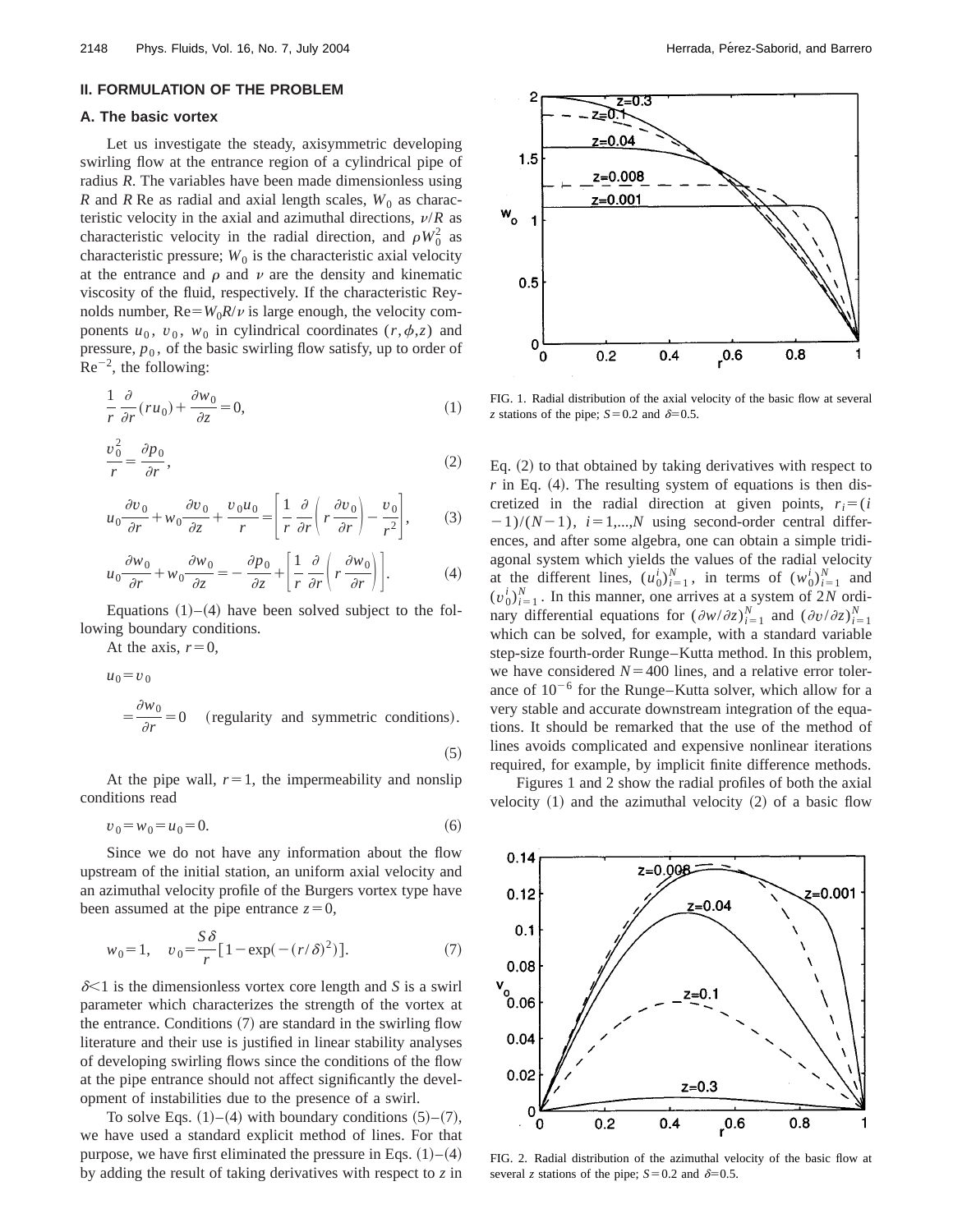

FIG. 3. Velocity at the axis  $w_c$  as function of *z* for  $\delta=0.5$  and different values of the swirl parameter.

 $(S=0.2$  and  $\delta=0.5$ ) at several *z* stations of the pipe. Note that the axial velocity evolves downstream toward a profile of the Poiseuille type while the swirl decays.

Figure 3 shows the velocity at the axis,  $w_c \equiv w(r)$  $(5, 2, 0)$ , as a function of dimensionless pipe axial distance, *z*, for several values of the swirl strength, *S*, and for  $\delta=0.5$ . It can be observed that in all cases shown in Fig. 3, the classical (nonswirling) Poiseuille flow  $(w_c \rightarrow 2)$  is reached sufficiently far from the pipe entrance; the azimuthal velocities being eventually damped by viscous diffusion. For moderately small swirl strengths, the development of the swirling flow does not differ much from the nonswirling one. However for larger swirl strengths ( $S=1.5$  in Fig. 3),  $w_c$  presents a nonmonotonic evolution along the pipe and the distance required to reach the pure Poiseuille flow increases. This increase in the entrance length may be due to the pressure gradient associated with centrifugal forces which lowers the growth rates of the wall boundary layers. Finally, for a swirl strength  $S \sim 1.6$  (not shown in the figure) the downstream integration of the basic flow eventually fails at some *z* station close to the pipe entrance. Some authors<sup>15–18</sup> have interpreted this failure of the slender  $(QC)$  approximation to describe the basic flow as the occurrence of vortex breakdown. However, in this study, we are not interested in the vortex breakdown phenomenon (which requires azimuthal velocities of the same order as the axial ones), but on the linear stability analysis of a developing slender and axisymmetric swirling flow with moderately low *S* values.

#### **B. Nonparallel local linear stability formulation**

As usual in stability analysis, we split the velocity and pressure fields  $(u, v, w, p)$  into two problems: the basic problem  $(u_0, v_0, w_0, p_0)$  and a perturbation one  $(\bar{u}, \bar{v}, \bar{w}, \bar{p})$ ,

$$
u = u_0 / \text{Re} + \bar{u}, \quad v = v_0 + \bar{v}, \quad w = w_0 + \bar{w}, \quad p = p_0 + \bar{p}.
$$
 (8)

The presence of the Reynolds number in the term representing the basic radial velocity in Eq.  $(8)$  is due to the use of  $W_0$ in the definition of the nondimensional velocity field (*u*,*v*,*w*).

The perturbation vector  $s = [\bar{u}, \bar{v}, \bar{w}, \bar{p}]$  is usually written in the standard form:

$$
\mathbf{s}(r,z,\phi,t) = \mathbf{S}(r)X(z,\phi,t),\tag{9}
$$

where the complex eigenfunctions only depend on the radial coordinate

$$
\mathbf{S}(r) \equiv [u_1(r), v_1(r), w_1(r), p_1(r)], \qquad (10)
$$

while the exponential part of the perturbations describes the wave-like nature of the disturbance,

$$
\mathbf{X}(z, \phi, t) \equiv \exp[\text{Re}\,kz + i(n\,\phi - \omega t)].\tag{11}
$$

 $\omega = \Omega R/W_0$  and  $k = Rk^*$  are the nondimensional frequency and the axial wave number, respectively, and  $\Omega$  and  $k^*$  are the corresponding dimensional values. The real and the imaginary parts  $\gamma$  and  $\alpha$  of the complex axial wave number

$$
k \equiv \gamma + i\,\alpha,\tag{12}
$$

are the exponential growth rate and the axial wave number, respectively.

Introducing  $(8)$  into the Navier–Stokes equations and neglecting terms of order  $Re^{-2}$  and higher, one arrives at the following set of nonparallel, linear, stability equations:

$$
w_1k + \frac{\partial u_1}{\partial r} + \frac{u_1}{r} + \frac{inv_1}{r} = 0,\tag{13}
$$

$$
i\omega u_1 - kw_0 u_1 - \frac{u_0}{\text{Re}} \frac{\partial u_1}{\partial r} - \frac{u_1}{\text{Re}} \frac{\partial u_0}{\partial r} + \frac{2v_0 v_1}{r} - \frac{inv_0 v_1}{r}
$$

$$
- \frac{\partial p_1}{\partial r} + \frac{1}{\text{Re}} \left[ \frac{\partial^2 u_1}{\partial r^2} + \frac{1}{r} \frac{\partial u_1}{\partial r} - \left( -k^2 + \frac{n^2}{r^2} \right) u_1 - \frac{u_1}{r^2} - 2in \frac{v_1}{r^2} \right] = 0,
$$
(14)

$$
i\omega v_1 - kw_0v_1 - \frac{u_0}{Re}\frac{\partial v_1}{\partial r} - \frac{w_1}{Re}\frac{\partial v_0}{\partial z} - \frac{u_0}{Re}\frac{v_1}{r} - in\frac{v_0v_1}{r}
$$

$$
-u_1\left(\frac{v_0}{r} + \frac{\partial v_0}{\partial r}\right) - in\frac{p_1}{r} + \frac{1}{Re}\left[\frac{\partial^2 v_1}{\partial r^2} + \frac{1}{r}\frac{\partial v_1}{\partial r}\right]
$$

$$
-\left(-k^2 + \frac{n^2}{r^2}\right)v_1 + 2in\frac{u_1}{r^2} - \frac{v_1}{r^2}\right] = 0,
$$
(15)

 $i\omega w_1 - k w_0 w_1 - \frac{u_0}{Re}$  $\frac{\partial w_1}{\partial r}$  -  $\frac{w_1}{\text{Re}}$  $\partial w_0$  $\frac{\partial}{\partial z}$  –  $u_1$  $\partial w_0$  $\frac{\partial}{\partial r} - in$ *v*0*w*<sup>1</sup> *r*  $-kp_1+$  $\frac{1}{\text{Re}}\left(\frac{\partial^2 w_1}{\partial r^2} + \right)$ 1 *r*  $\frac{\partial w_1}{\partial r} - \left( -k^2 + \frac{n^2}{r^2} \right) w_1 \Bigg| = 0.$  (16)

Equations  $(13)$ – $(16)$  must be solved subject to the following radial boundary conditions:<sup>19</sup>

$$
r=1: u_1=v_1=w_1=0;
$$
 (17)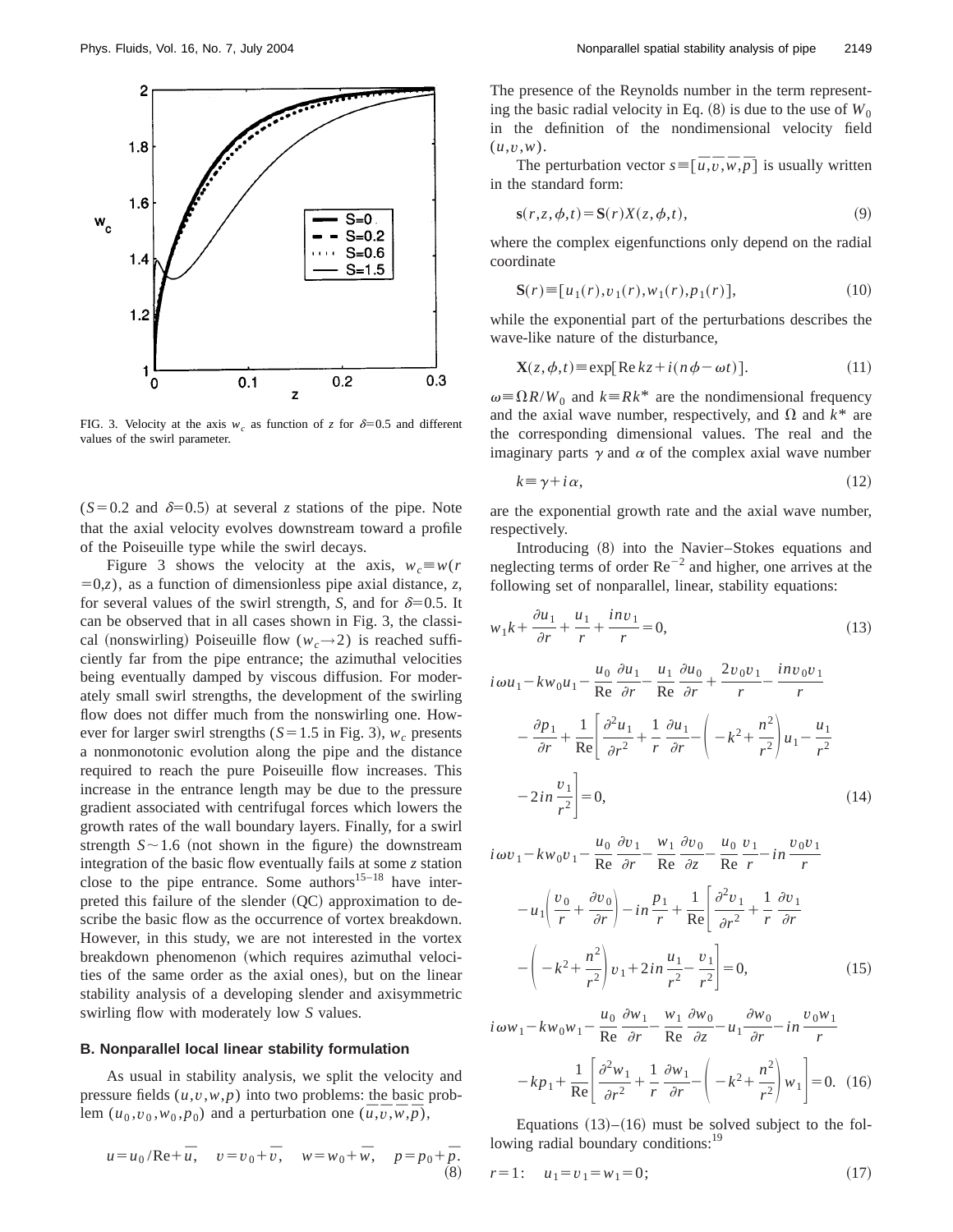$$
r=0: \begin{cases} u_1 = v_1 = 0, & \partial w_1/\partial r = 0, \quad (n=0), \\ u_1 \pm iv_1 = 0, & \partial u_1/\partial r = 0, \quad w_1 = 0, \quad (n = \pm 1), \\ u_1 = v_1 = w_1 = 0, & (|n| > 1). \end{cases}
$$
(18)

#### **C. Numerical scheme**

It proves convenient to rewrite Eqs.  $(13)$ – $(16)$  in the form

$$
0 = \left[ \mathbf{L}_1 + \frac{1}{\mathrm{Re}} \mathbf{L}_2 + k \mathbf{L}_3 + \frac{k^2}{\mathrm{Re}} \mathbf{L}_4 \right] \mathbf{S},\tag{19}
$$

where  $L_1$ ,  $L_2$ ,  $L_3$ , and  $L_4$  are complex matrices which depend on  $z$  and  $r$ . To solve  $(19)$  numerically, the equations are discretized in the *r* direction using a staggered Chebyshev spectral collocation technique. $2<sup>0</sup>$  Note that no boundary conditions for pressure are needed when using staggered collocation points for pressure.

Let us map the interval  $0 \le r \le 1$  into the Chebyshev polynomial domain  $-1 \le \xi \le 1$  using the algebraic transformation

$$
r = \frac{1}{2}(1 + \xi). \tag{20}
$$

Then, the  $\xi$  coordinate is discretized in  $N$  collocation points. *N*, which coincides with the number of Chebyshev polynomials contained in the spectral representation of **S**, ranges here between 40 and 50.

The system is solved using the linear companion matrix method described in Ref. 21. The resulting linear eigenvalue problem is solved using an eigenvalue solver subroutine DGVCCG from the IMSL library, which provides the entire spectrum of eigenvalues and eigenfunctions. Spurious eigenvalues were ruled out by comparing the computed spectrums obtained for different values of the number *N* of collocation points.

#### **III. RESULTS**

Previously to study the effect of the swirl on the stability of the flow at the entrance region of the pipe, we have analyzed the nonswirling case,  $S=0$ . In this case, which has been widely investigated in the past,  $1-5$  there is only a relevant physical mode (we call this mode the shear mode) that if the Reynolds number is sufficiently high becomes convectively unstable ( $\gamma$ >0 and  $c_g = \partial \omega / \partial \alpha$ >0),<sup>22</sup> within a certain region close to the pipe inlet. The critical Reynolds number, Re\*, at each *z* station is defined as the minimum Reynolds number for which the shear mode becomes neutrally stable  $(\gamma=0)$  at a certain frequency  $\omega^*$  (critical frequency), while it remains stable  $(\gamma<0)$  for any other frequency. The variation of the critical Reynolds number with *z* for both axisymmetric  $n=0$  and nonaxisymmetric perturbation  $n=1$  is plotted in Fig. 4. The corresponding variation of the critical frequency  $\omega^*$  with *z* is plotted in Fig. 5. Note that, for the nonswirling case considered in these figures, the axisymmetric mode is the most unstable one (absolute minimum value of  $Re^*$ ). Also, for Reynolds numbers larger than the minimum value of Re\*, the region where the flow is unstable is very close to the pipe entrance; observe that the dimensionless length of



FIG. 4. Critical Reynolds number for nonswirling flows as a function of *z*: axisymmetric  $n=0$  mode (broken line); nonaxisymmetric  $n=1$  mode (solid line).

the region is less than 0.01 while the entrance length of the basic flow is roughly thirty times larger, see Fig. 3. These results are in agreement with those obtained in previous linear stability analyses. It should also be pointed out that our numerical results agree pretty well with those obtained by Garg, who also used a nonparallel approximation to describe the stability of the flow.<sup>2</sup>

The stability results get completely modified when flows with a small amount of swirl are considered, even though the downstream evolution of some quantities of the basic flow such as the velocity at the axis (see Fig. 3), the pressure, and the stress at the wall pipe are nearly the same in nonswirling and swirling flows. This is the case of a flow with  $S=0.2$  and  $\delta$ =0.5 for which our numerical results showed the existence of new modes (centrifugal modes) in addition to the shear



FIG. 5. Critical frequency for nonswirling flows as a function of *z*: axisymmetric  $n=0$  mode (broken line); nonaxisymmetric  $n=1$  mode (solid line).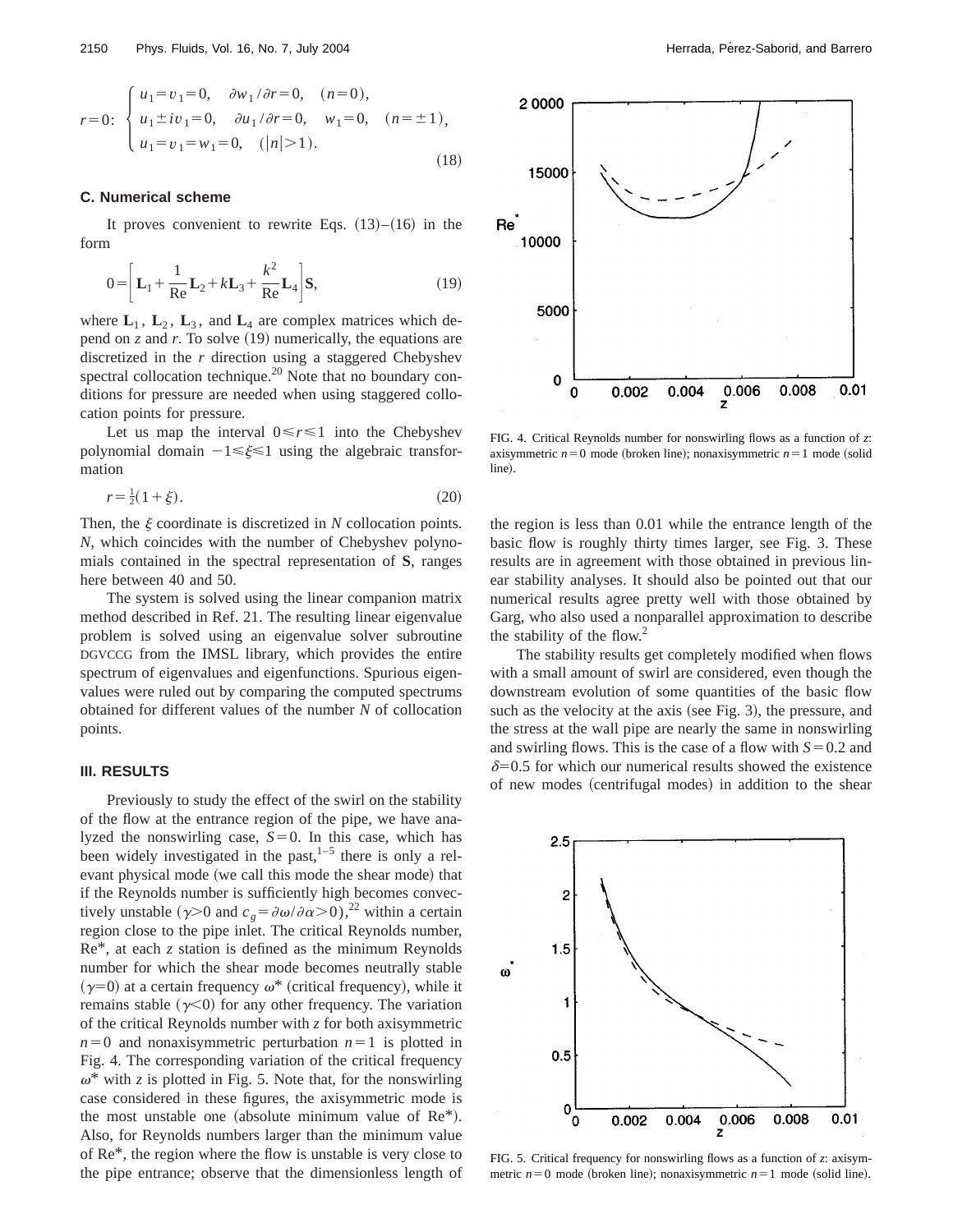

FIG. 6. Critical Reynolds numbers for nonswirling,  $S=0$ , and swirling, *S* 

modes found in the  $S=0$  case. The shear modes become convectively unstable for very high Reynolds number  $(Re~14 000)$  while the centrifugal ones become convectively unstable at much smaller Reynolds numbers. In addition, we have found that the counter-rotating perturbations  $(n<0)$  become convectively unstable at Reynolds numbers of the order of 200. Let us point out that centrifugal instabilities at relatively low Reynolds numbers have also been found in the stability analyses of other different swirling flows such as columnar free vortex flows of the Burgers type.23

To investigate the appearance of these modes, we have first studied the behavior of the swirling basic flow under axisymmetric perturbations  $n=0$ . In this case, only shear modes are found, which become unstable at values of Re slightly smaller than those found in the nonswirling case, see Fig. 6. Observe that the stability characteristics of the axisymmetric modes do not change significantly by the presence of a small amount of swirl in the basic flow. The situation looks quite similar for the case of co-rotating perturbations  $(n>0)$ , see Fig. 7; therefore, we conclude that both axisymmetric and co-rotating modes are of the shear type. A completely different situation presents itself when counter-rotating perturbations  $(n<0)$  are considered. In effect, in addition to the shear modes, we have found in this case a new set of modes, which we have called centrifugal modes. These modes become unstable at much smaller Reynolds numbers than those of the shear type. Figure 8 shows the variation of the critical Reynolds number with *z* for centrifugal modes with azimuthal wave numbers  $n=-1$ , *n*  $=$  -2, and  $n = -3$ , respectively. Note in Fig. 8 that the critical Reynolds numbers are not only much smaller than those in the case of shear modes but the extent of the instability region is of the order of the entrance length of the pipe. For example, for  $Re = 250$  the flow is unstable under counterrotating perturbations with  $n=-1$  in a large portion (*z*  $\sim$  0.15) of the entrance region, which extends up to  $z \sim 0.3$ . In addition, it can be observed in Fig. 8 that the highest order



50.2, flows for axisymmetric  $n=0$  modes and  $\delta=0.5$ . FIG. 7. Critical Reynolds numbers for nonswirling,  $S=0$ , and swirling, *S* = 0. = 0.2, flows for co-rotating  $n=1$  modes and  $\delta=0.5$ .

counter-rotating modes are the most unstable ones in a region very close to the pipe entrance, but this tendency quickly changes as we move downstream where the lowest order counter-rotating mode  $n=-1$  has the smallest critical Reynolds numbers in most of the entrance region. Therefore,  $n=-1$  seems to be the most dangerous mode for the growth of centrifugal instabilities in developing swirling flows. It is worth noting that in the case of a Poiseuille flow with superimposed solid body rotation, the  $n=-1$  modes were also the most unstable ones.

Let us now discuss the effect on the stability analysis of  $\delta$ , which measures the characteristic radius of the vortex core at the pipe entrance [see Eq. (7)]. Thus, a small value of  $\delta$ corresponds to the case of a very concentrated near-axis vortex flow, while a value  $\delta$  1 corresponds to the case of a swirling flow at the pipe entrance with nearly solid body



FIG. 8. Critical Reynolds number of the centrifugal modes  $n < 0$  (counterrotating modes) for  $S=0.2$  and  $\delta=0.5$ .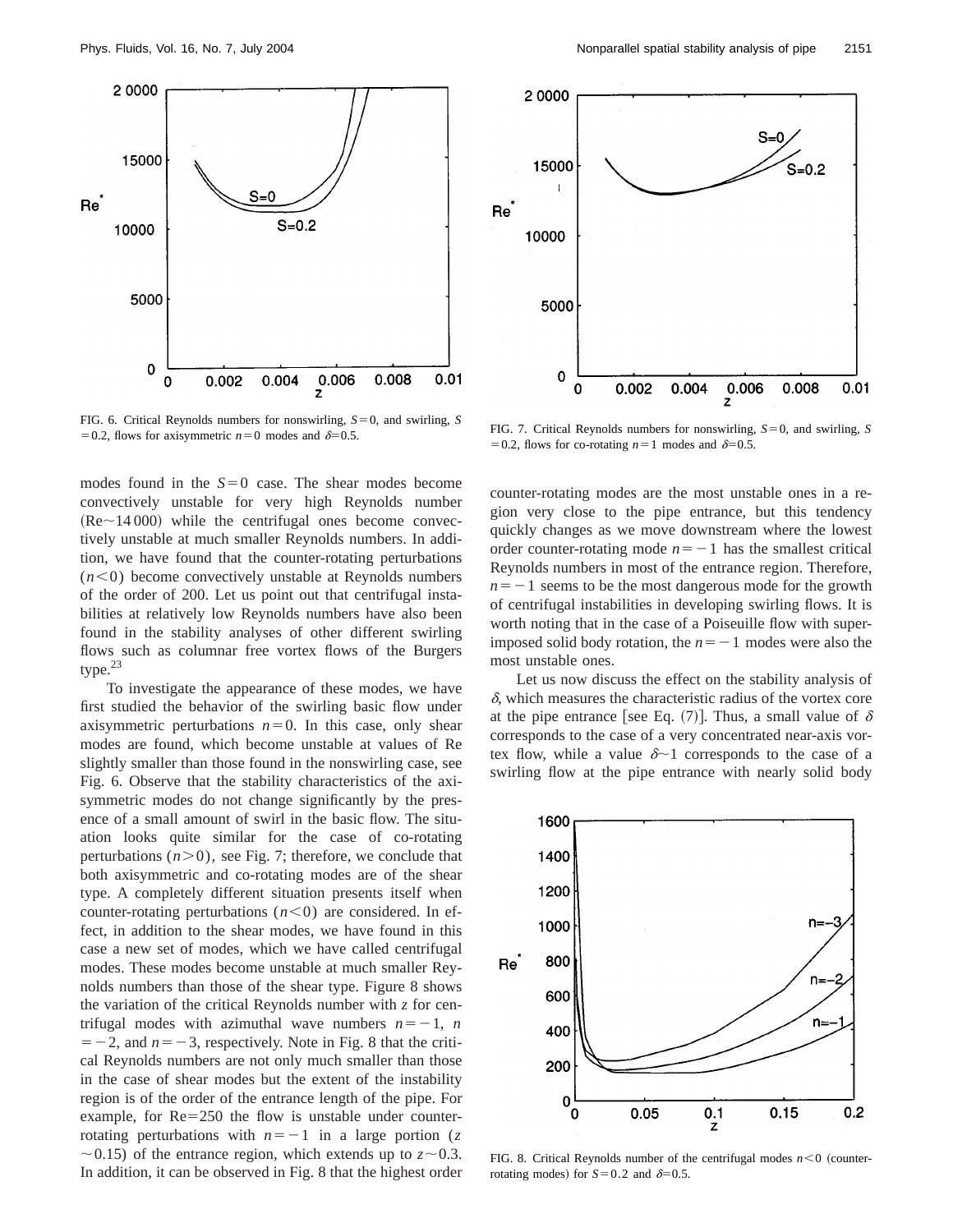

FIG. 9. Critical Reynolds numbers calculated at the pipe section  $z=0.08$  as function of  $\delta$  for  $n=-1$  modes and a swirl strength  $S=0.2$ .

rotation. For the case  $n=-1$ , Fig. 9 shows the critical Reynolds number as a function of  $\delta$  calculated at the pipe section  $z=0.08$ , which is the section at which the minimum critical Reynolds number is reached, see Fig. 8. Observe that the evolution of critical Reynolds number with  $\delta$  is nonmonotonic, it first increases and then decreases up to reaching its minimum value for the case of almost solid body rotation flows  $(\delta=1)$ ; nevertheless, independent of the concentration of vortex, the flow become unstable for Reynolds numbers larger than 290.

Finally, we have also investigated the effect of the swirl strength *S* on the flow stability. Again, we have found that the smallest critical Reynolds numbers are obtained for mode  $n=-1$  in a pipe section near  $z=0.08$ . Figure 10 shows the critical Reynolds number as a function of *S* at  $z=0.08$  for



 $n=-1$  and  $\delta=1$ . Observe that Re<sup>\*</sup> decreases monotonically with *S*, but the dependence is much stronger for small *S* values, for which Re\* becomes very high, in agreement with the results obtained for the case of nonswirling flows.

## **IV. SUMMARY AND CONCLUSIONS**

We have carried out a spatial, local, viscous, linear stability analysis of developing swirl flows in the entrance region of a cylindrical pipe at rest. The numerical results for the nonswirling case  $(S=0)$  confirm the results of previous investigations. Only flows at very large Reynolds numbers develop axisymmetric and nonaxisymmetric shear layer instabilities in a region of the pipe which is located very close to the pipe entrance and whose extent is short compared to the total entrance length. For swirling flows, even at small values of *S*, the stability results are quite different. In this case, we have found both axisymmetric  $n=0$  and co-rotating  $n>0$  perturbations, which behave much in the same way as the shear layer modes of nonswirling case. On the other hand, a new type of unstable modes associated with counterrotating perturbations  $n < 0$  appear. These modes, which we have called centrifugal modes, become unstable at much smaller Reynolds numbers and, contrary to the shear modes, the region of flow instability extends to a large portion of the entrance region. Numerical results show that counter-rotating mode  $n=-1$  is the most unstable one. It has also been found that even for swirl strength that is not too large,  $S=0.2$ , the critical Reynolds number for which linear analysis predicts growth of convective instabilities is for the centrifugal modes about 100 times smaller than for the shear ones.

### **ACKNOWLEDGMENT**

This work has been partially supported by the Direction General de Enseñanza Superior of Spain, Project No. BMF2000-0528.

- <sup>1</sup>T. Tatsumi, "Stability of the laminar inlet-flow prior to the formation of Poiseuille Regime. I and II," J. Phys. Soc. Jpn. 7, 489 (1958).
- <sup>2</sup>V. K. Garg, "Stability of the developing pipe flow subjected to nonaxisymmetric disturbances," J. Fluid Mech. 110, 209 (1981).
- <sup>3</sup>S. C. Gupta and V. K. Garg, "Effect of velocity distribution on the stability of developing flow in a pipe," Phys. Fluids 24, 576 (1981).
- 4L. M. Huang and T. S. Chen, ''Stability of developing flow in a pipe: Non-axisymmetric disturbances," Phys. Fluids 17, 245 (1974).
- 5F. Silva and E. A. Moss, ''The stability of pipe entrance flows subjected to axisymmetric disturbances," J. Fluids Eng. 116, 61 (1994).
- 6T. Sarpkaya, ''A note on the stability of developing laminar pipe flow subjected to axisymmetric and non-axisymmetric disturbances,'' J. Fluid Mech. 68, 345 (1975).
- $7T$ . J. Pedley, "On the instability of rapidly rotating shear flows to nonaxisymmetric disturbances," J. Fluid Mech. 31, 603 (1968).
- 8T. J. Pedley, ''On the instability of viscous flow in a rapidly rotating pipe,'' J. Fluid Mech. 35, 97 (1969).
- <sup>9</sup>S. A. Maslowe, "Instability of rigidly rotating flows to non-axisymmetric disturbances," J. Fluid Mech. 64, 307 (1974).
- 10P. A. Mackrodt, ''Stability of Hagen–Poiseuille flow with superimposed rigid rotation," J. Fluid Mech. 73, 153 (1976).
- <sup>11</sup>F. W. Cotton and H. Salwen, "Linear stability of rotating Hagen-Poiseuille flow," J. Fluid Mech. 108, 101 (1981).
- <sup>12</sup>S. A. Maslowe and K. Stewarson, "On the linear inviscid stability of rotating Poiseuille flow," Phys. Fluids 25, 1517 (1982).
- 13M. R. Khorrami, M. R. Malik, and R. L. Ash, ''Application of spectral

FIG. 10. Critical Reynolds numbers calculated at the pipe section  $z=0.08$  as function of *S* for  $n=-1$  modes and  $\delta=1$  (solid body rotation at the entrance).